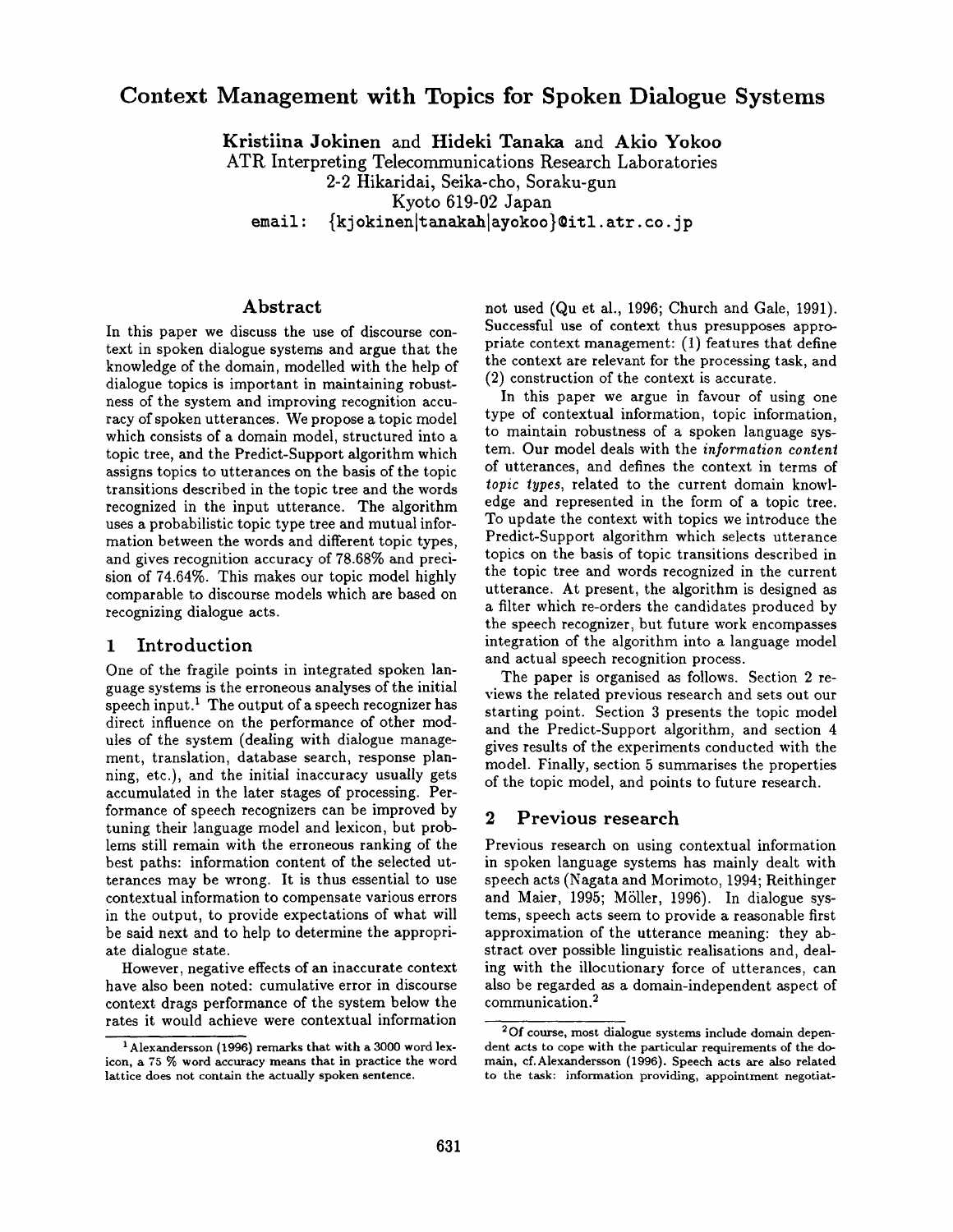However, speech acts concern a rather abstract level of utterance modelling: they represent the speakers' intentions, but ignore the semantic content of the utterance. Consequently, context models which use only speech act information tend to be less specific and hence less accurate. Nagata and Morimoto (1994) report prediction accuracy of 61.7 %, 77.5 % and 85.1% for the first, second and third best dialogue act (in their terminology: Illocutionary Force Type) prediction, respectively, while Reithinger and Maier (1995) report the corresponding accuracy rates as 40.28 %, 59.62 % and 71.93 %, respectively. The latter used structurally varied dialogues in their tests and noted that deviations from the defined dialogue structures made the recognition accuracy drop drastically.

To overcome prediction inaccuracies, speech act based context models are accompanied with the information about the task or the actual words used. Reithinger and Maier (1995) describe plan-based repairs, while MSller (1996) argues in favour of domain knowledge. Qu et al. (1996) show that to minimize cumulative contextual errors, the best method, with 71.3% accuracy, is the Jumping Context approach which relies on syntactic and semantic information of the input utterance rather than strict prediction of dialogue act sequences. Recently also keyword-based topic identification has been applied to dialogue move (dialogue act) recognition (Garner, 1997).

Our goal is to build a context model for a spoken dialogue system, and we emphasise especially the system's *robustness,* i.e. its capability to produce reliable and meaningful responses in presence of various errors, disfluencies, unexpected input and out-of-domain utterances, etc. (which are especially notorious when dealing with spontaneous speech). The model is used to improve word recognition accuracy, and it should also provide a useful basis for other system modules.

However, we do not aim at robustness on a merely mechanical level of matching correct words, but rather, on the level of maintaining the *information content* of the utterances. Despite the vagueness of such a term, we believe that speech act based context models are less robust due to the fact that the information content of the utterances is ignored. Consistency of the information exchanged in (taskoriented) conversations is one of the main sources for dialogue coherence, and so pertinent in the context management besides speech acts. Deviations from a predefined dialogue structure, multifunctionality of utterances, various side-sequences, disfluencies, etc. cannot be dealt with on a purely abstract level of illocution, but require knowledge of the domain, expressed in the semantic content of the utterances. Moreover, in multilingual applications, like speechto-speech translation systems, the semantic content of utterances plays an important role and an integrated system must also produce a semantic analysis of the input utterance. Although the goal may be a shallow understanding only, it is not enough that the system knows that the speaker uttered a "request": the type of the request is also crucial.

We thus reckon that appropriate context management should provide descriptions of what is said, and that the recognition of the utterance topic is an important task of spoken dialogue systems.

## **3 The Topic Model**

In AI-based dialogue modelling, topics are associated with a particular discourse entity, *focus,* which is currently in the centre of attention and which the participants want to focus their actions on, e.g. Grosz and Sidner (1986). The topic (focus) is a means to describe thematically coherent discourse structure, and its use has been mainly supported by arguments regarding anaphora resolution and processing effort (search space limits). Our goal is to use topic information in predicting likely content of the next utterance, and thus we are more interested in the topic *types* that describe the information conveyed by utterances than the actual topic entity. Consequently, instead of tracing salient entities in the dialogue and providing heuristics for different shifts of attention, we seek a formalisation of the information structure of utterances in terms of the *new information* that is exchanged in the course of the dialogue.

The purpose of our topic model is to assist speech processing, and so extensive and elaborated reasoning about plans and world knowledge is not available. Instead a model that relies on observed facts (= word tokens) and uses statistical information is preferred. We also expect the topic model to be general and extendable, so that if it is to be applied to a different domain, or more factors in the recognition of the information structure of the utterances<sup>3</sup> are to be taken into account, the model could easily adapt to these changes.

The topic model consists of the following parts:

- 1. domain knowledge structured into a topic tree
- 2. prior probabilities of different topic shifts
- 3. topic vectors describing the mutual information between words and topic types
- 4. Predict-Support algorithm to measure similarity between the predicted topics and the topics supported by the input utterance.

Below we describe each item in detail.

ion, argumentation etc. have different communicative purposes which are reflected in the set of necessary speech acts.

<sup>3</sup>For instance, sentential stress and pitch accent are important in recognizing topics in spontaneous speech.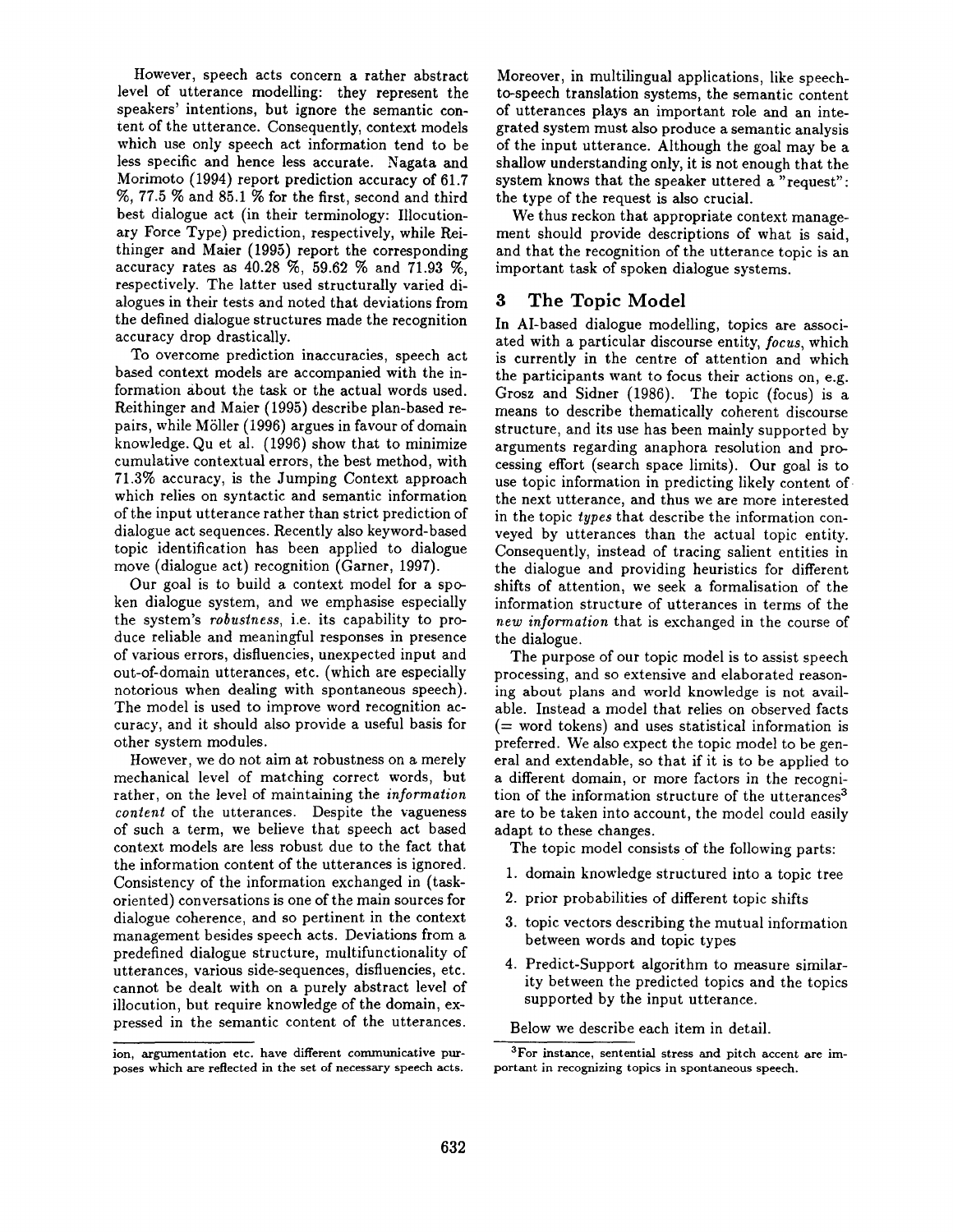

Figure 1: A partial topic tree.

#### 3.1 Topic trees

Originally "focus trees" were proposed by (McCoy and Cheng, 1991) to trace foci in NL generation systems. The branches of the tree describe what sort of shifts are cognitively easy to process and can be expected to occur in dialogues: random jumps from one branch to another are not very likely to occur, and if they do, they should be appropriately marked. The focus tree is a subgraph of the world knowledge, built in the course of the discourse on the basis of the utterances that have occurred. The tree both constrains and enables prediction of what is likely to be talked about next, and provides a top-down approach to dialogue coherence.

Our topic tree is an organisation of the domain knowledge in terms of topic types, bearing resemblance to the topic tree of Carcagno and Iordanskaja (1993). The nodes of the tree<sup>4</sup> correspond to topic types which represent clusters of the words expected to occur at a particular point of the dialogue. Figure 1 shows a partial topic tree in a hotel reservation domain.

For our experiments, topic trees were hand-coded from our dialogue corpus. Since this is timeconsuming and subjective, an automatic clustering program, using the notion of a topic-binder, is currently under development.

Our corpus contains 80 dialogues from the bilingual ATR Spoken Language Dialogue Database. The dialogues deal with hotel reservation and tourist information, and the total number of utterances is 4228. (Segmentation is based on the information structure so that one utterance contains only one piece of new information.) The number of different word tokens is 27058, giving an average utterance length 6,4 words.

The corpus is tagged with speech acts, using a surface pattern oriented speech act classification of Seligman et al. (1994), and with topic types. The topics are assigned to utterances on the basis of the new information carried by the utterance. New information (Clark and Haviland, 1977; Vallduví and Engdahl, 1996) is the locus of information related to the sentential nuclear stress, and identified in regard to the previous context as the piece of information with which the context is updated after uttering the utterance. Often new information includes the verb and the following noun phrase.

More than one third of the utterances (1747) contain short fixed phrases *(Let me confirm; thank you; good.bye; ok; yes),* and temporizers *(well, ah, uhm).*  These utterances do not request or provide information about the domain, but control the dialogue in terms of time management requests or conventionalised dialogue acts (feedback-acknowledgements, thanks, greetings, closings, etc.) The special topic type IAM, is assigned to these utterances to signify their role in InterAction Management. The topic type MIX is reserved for utterances which contain information not directly related to the domain (safety of the downtown area, business taking longer than expected, a friend coming for a visit etc.), thus marking out-of-domain utterances. Typically these utterances give the reason for the request.

The number of topic types in the corpus is 62. Given the small size of the corpus, this was considered too big to be used successfully in statistical calculations, and they were pruned on the basis of the topic tree: only the topmost nodes were taken into account and the subtopics merged into approproate mother topics. Figure 2 lists the pruned topic types and their frequencies in the corpus.

| tag     | count | %       | interpretation            |  |
|---------|-------|---------|---------------------------|--|
| iam     | 1747  | 41.3    | Interaction Management    |  |
| room    | 826   | 19.5    | Room, its properties      |  |
| stay    | 332   | 7.9     | Staving period            |  |
| name    | 320   | 7.6     | Name, spelling            |  |
| res     | 310   | 7.3     | Make/change/extend/       |  |
|         |       |         | cancel reservation        |  |
| paym    | 250   | 5.9     | Payment method            |  |
| contact | 237   | 5.6     | Contact Info              |  |
| meals   | 135   | $3.2\,$ | Meals (breakfast, dinner) |  |
| mix     | 71    | 1.7     | Single unique topics      |  |

Figure 2: Topic tags for the experiment.

<sup>4</sup>We will continue talking about a topic *tree,* although in statistical modelling, the tree becomes a topic *network* where the shift probability between nodes which are not daughters or sisters of each other is close to zero.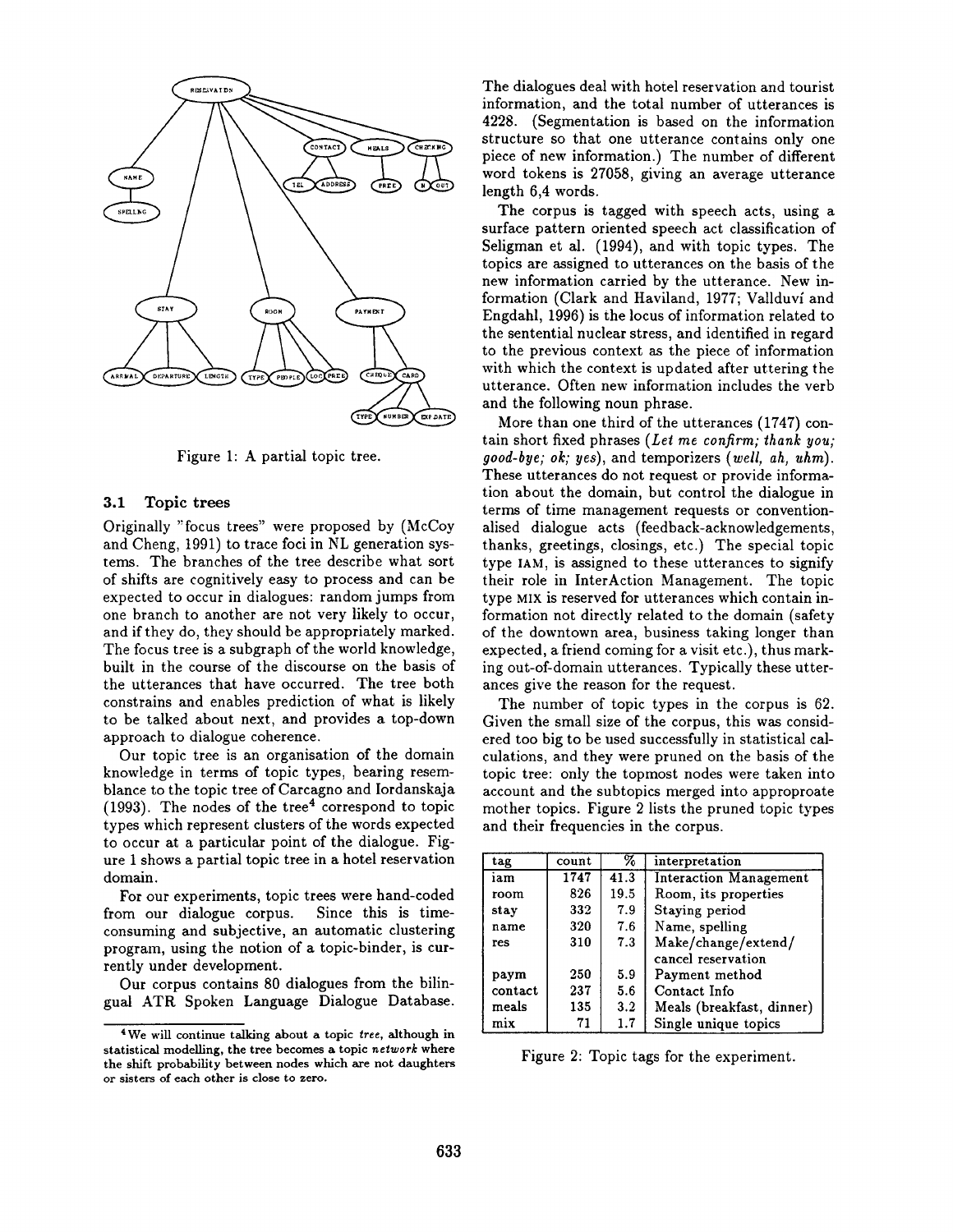#### 3.2 Topic shifts

On the basis of the tagged dialogue corpus, probabilities of different topic shifts were estimated. We used the Carnegie Mellon Statistical Language Modeling (CMU SLM) Toolkit, (Clarkson and Rosenfeld, 1997) to calculate probabilities. This builds a trigram backoff model where the conditional probablilities are calculated as follows:

 $p(w3|w1, w2) =$  $p3(w1, w2, w3)$  $bo\_wt2(w1, w2) \times p(w3|w2)$  if bigram  $(w1,w2)$ *p(w3lw2)*  if trigram exists exists otherwise.

 $p(w2|w1) =$  $\begin{cases} p2(w1, w2) & \text{if bigram exists} \\ bo\_wt1(w1) \times p1(w2) & \text{otherwise.} \end{cases}$  $\partial$  *bo\_wtl(wl) × pl(w2)* 

#### 3.3 Topic vectors

Each word type may support several topics. For instance, the occurrence of the word *room* in the utterance *I'd like to make a room reservation,* supports the topic MAKERESERVATION, but in the utterance *We have only twin rooms available on the 15th.* it supports the topic ROOM. To estimate how well the words support the different topic types, we measured *mutual information* between each word and the topic types. Mutual information describes how much information a word  $w$  gives about a topic type  $t$ , and is calculated as follows *(ln* is log base two,  $p(t|w)$ ) the conditional probability of t given  $w$ , and  $p(t)$ the probability of **t):** 

$$
I(w,t) = \ln \frac{p(w,t)}{p(w) \cdot p(t)} = \ln \frac{p(t|w)}{p(t)}
$$

If a word and a topic are negatively correlated, mutual information is negative: the word signals absence of the topic rather than supports its presence. Compared with a simple counting whether the word occurs with a topic or not, mutual information thus gives a sophisticated and intuitively appealing method for describing the interdependence between words and the different topic types.

Each word is associated with a *topic vector,* which describes how much information the word w carries about each possible topic type *ti:* 

$$
to vector(mi(w, t_1), mi(w, t_2), ..., mi(w, t_n))
$$

For instance, the topic vector of the word *room* is:

```
topvector (room, [mi (0. 21409750769169117, cont act ), 
     mi (-5. 5258041314543815, iam), 
      mi (-3. 831955835588453 ,meals ), 
     mi(0,mix).
      mi(-1.26971341136738, name),
     mi (-2. 720924523199709, paym) , 
      mi (0. 9687353561881407 ,res), 
     mi (I. 9035899442740105, room), 
      mi(-4.130179669884547, stay).
```
The word supports the topics ROOM and MAKE-RESERVATION (res), but gives no information about MIX (out-of-domain) topics, and its presence is highly indicative that the utterance is not at least IAM or STAY. It also supports CONTACT because the corpus contains utterances like *I'm in room 213*  which give information about how to contact the customer who is staying at a hotel.

The topic vectors are formed from the corpus. We assume that the words are independently related to the topic types, although in the case of natural language utterances this may be too strong a constraint.

#### 3.4 The Predict-Support Algorithm

Topics are assigned to utterances given the previous topic sequence (what has been talked about) and the words that carry new information (what is actually said). The Predict-Support Algorithm goes as follows:

- 1. Prediction: get the set of likely next topics in regard to the previous topic sequences using the topic shift model.
- 2. Support: link each Newlnfo word *wj* of the input to the possible topics types by retrieving its topic vector. For each topic type  $t_i$ , add up the amounts of mutual information  $mi(w_i;t_i)$ by which it is supported by the words *wj,* and rank the topic types in the descending order of mutual information.
- 3. Selection:
	- (a) Default: From the set of predicted topics, select the most supported topic as the current topic.
	- (b) What-is-said heuristics: If the predicted topics do not include the supported topic, rely on what is said, and select the most supported topic as the current topic (cf. the Jumping Context approach in Qu et al. (1996)).
	- (c) What-is-talked-about heuristics: If the words do not support any topic (e.g. all the words are unknown or out-of-domain), rely on what is predicted and select the most likely topic as the current topic.

Figure 3 shows schematically how the algorithm works.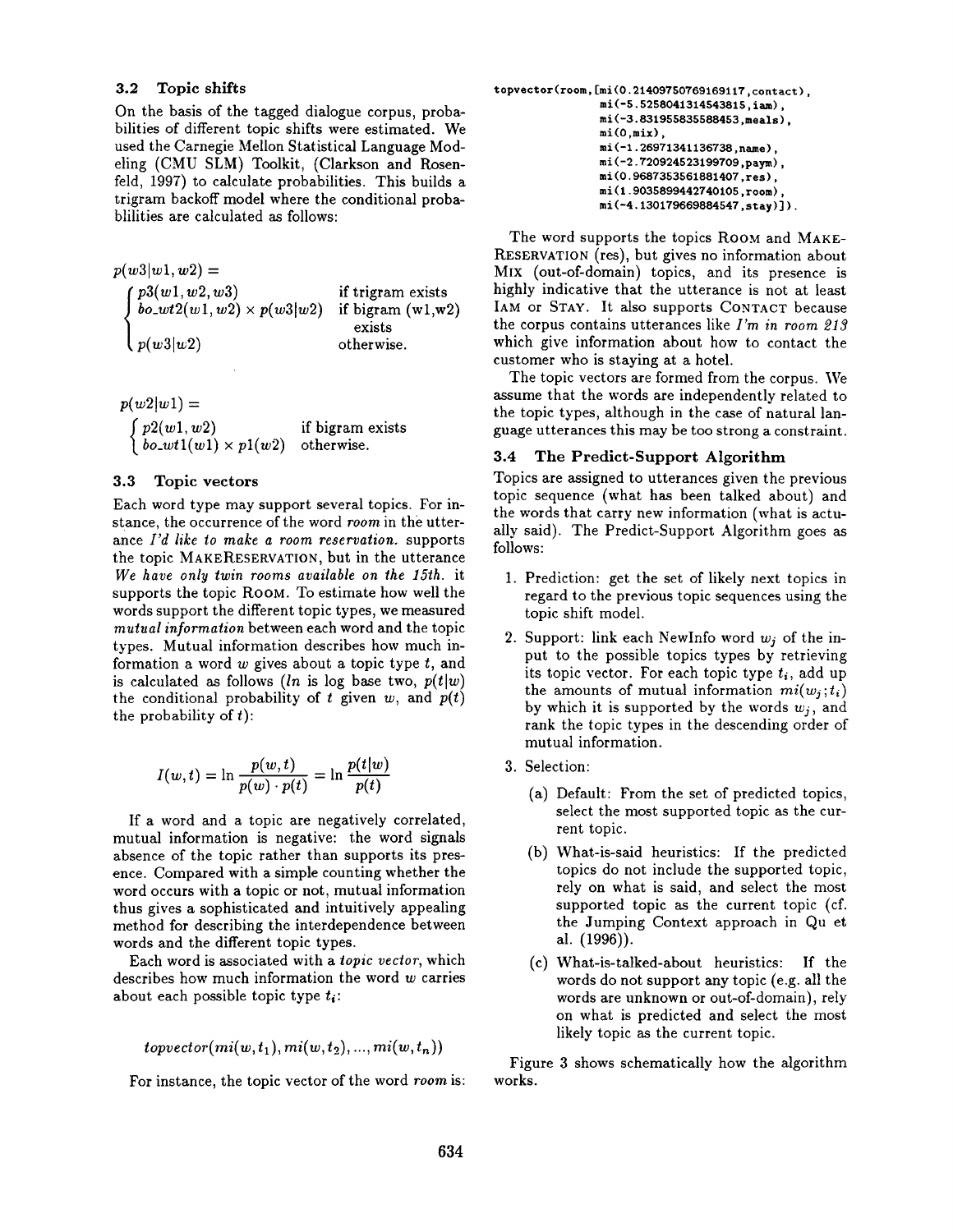

Figure 3: Scheme of the Predict-Support Algorithm.

Using the probabilities obtained by the trigram backoff model, the set of likely topics is actually a set of all topic types ordered according to their likelihood. However, the original idea of the topic trees is to constrain topic shifts (transitions from a node to its daughters or sisters are favoured, while shifts to nodes in separate branches are less likely to occur unless the information under the current node is exhaustively discussed), and to maintain this restrictive property, we take into consideration only topics which have probability greater than an arbitrary limit p.

Instead of having only one utterance analysed at the time and predicting its topic, a speech recognizer produces a word lattice, and the topic is to be selected among candidates for several word strings. We envisage the Predict-Support algorithm will work in the described way in these cases as well. However, an extra step must be added in the selection process: once the topics are decided for the n-best word strings in the lattice, the current topic is selected among the topic candidates as the highest supported topic. Consequently, the word string associated with the selected topic is then picked up as the current utterance.

We must make two caveats for the performance of the algorithm, related to the sparse data problem in calculating mutual information. First, there is no difference between out-of-domain words and unknown but in-domain words: both are treated as providing no information about the topic types. If such words are rare, the algorithm works fine since the other words in the utterance usually support the correct topic. However, if such words occur frequently, there is a difference in regard to whether the unknown words belong to the domain or not. Repeated out-of-domain words may signal a shift to a new topic: the speaker has simply jumped into a different domain. Since the out-of-domain words do not contribute to any expected topic type, the topic shift is not detected. On the other hand, if unknown but in-domain words are repeated, mutual information by which the topic types are supported is too coarse and fails to make necessary distinctions; hence, incorrect topics can be assigned. For instance, if *lunch* is an unknown word, the utterance *Is lunch included?* may get an incorrect topic type ROOMPRICE since this is supported by the other words of the utterance whose topic vectors were build on the basis of the training corpus examples like *Is tax included?* 

The other caveat is opposite to unknown words. If a word occurs in the corpus but only with a particular topic type, mutual information between the word and the topic becomes high, while it is zero with the other topics. This co-occurrence may just be an accidental fact due to a small training corpus, and the word can indeed occur with other topic types too. In these cases it is possible that the algorithm may go wrong: if none of the predicted topics of the utterance is supported by the words, we rely on the What-is-said heuristics and assign the highly supported but incorrect topic to the utterance. For instance, if *included* has occurred only with ROOM-PRICE, the utterance *Is lunch included?* may still get an incorrect topic, even though *lunch* is a known word: mutual information *mi(included, RoomPrice)*  may be greater than *mi(lunch, Meals).* 

#### 4 Experiments

We tested the Predict-Support algorithm using cross-validation on our corpus. The accuracy results of the first predictions are given in Table 4. PP is the corpus perplexity which represents the average branching factor of the corpus, or the number of alternatives from which to choose the correct label at a given point.

For the pruned topic types, we reserved 10 randomly picked dialogues for testing (each test file contained about 400-500 test utterances), and used the other 70 dialogues for training in each test cycle. The average accuracy rate, 78.68 % is a satisfactory result. We also did another set of cross-validation tests using 75 dialogues for training and 5 dialogues for testing, and as expected, a bigger training corpus gives better recognition results when perplexity stays the same.

To compare how much difference a bigger number of topic tags makes to the results, we conducted cross-validation tests with the original 62 topic types. A finer set of topic tags does worsen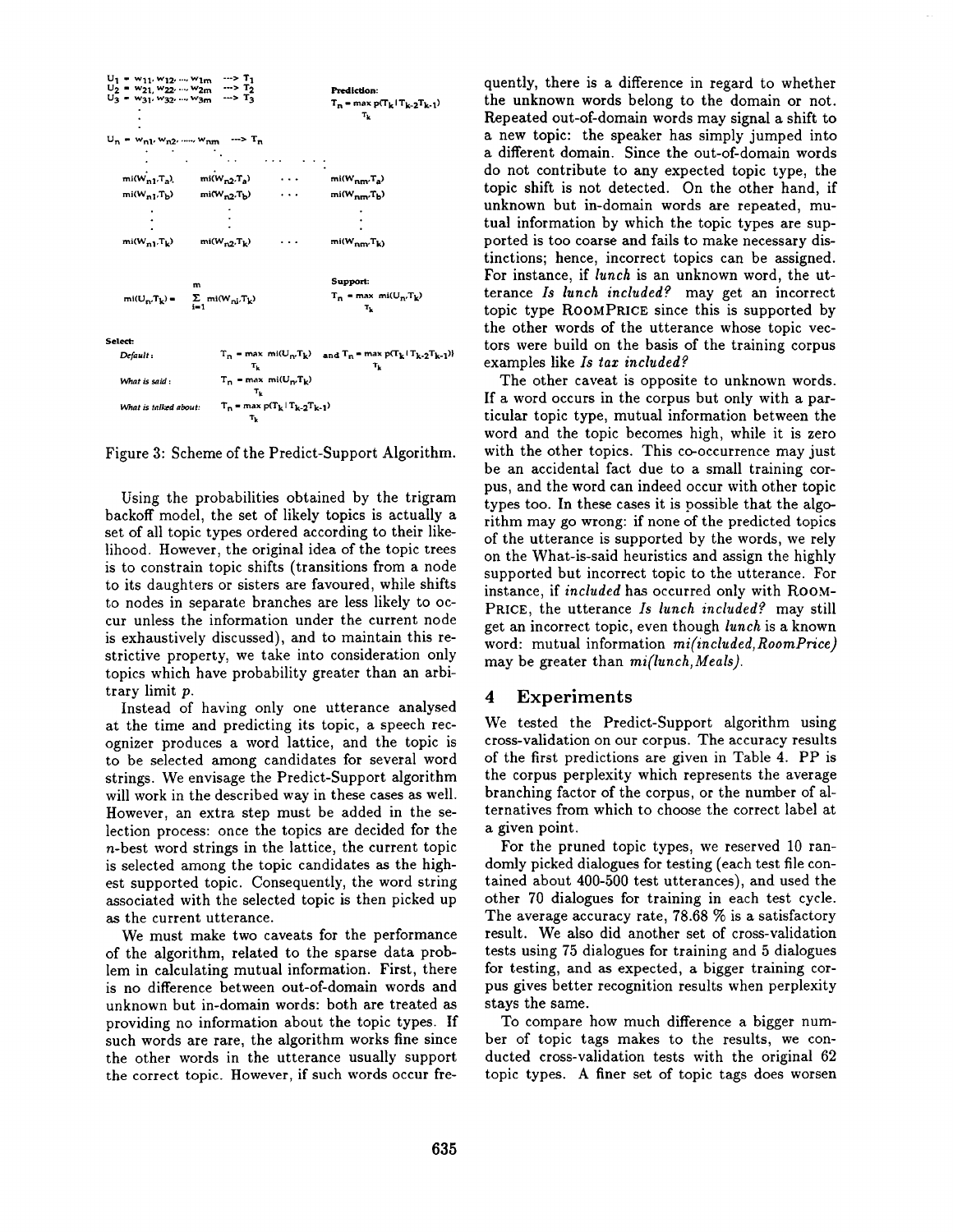| Test type          | РP   | PS-algorithm | <b>BO</b> model |
|--------------------|------|--------------|-----------------|
| $Topics = 10$      |      |              |                 |
| $train = 70$ files | 3.82 | 78.68        | 41.30           |
| $Topics = 10$      |      |              |                 |
| train $= 75$ files | 3.74 | 80.55        | 40.33           |
| $Topics = 62$      |      |              |                 |
| train $= 70$ files | 5.59 | 64.96        | 41.32           |
| Dacts = $32$       |      |              |                 |
| $train = 70$ files | 6.22 | 58.52        | 19.80           |

Figure 4: Accuracy results of the first predictions.

the accuracy, but not as much as we expected: the Support-part of the algorithm effectively remedies prediction inaccuracies.

Since the same corpus is also tagged with speech acts, we conducted similar cross-validation tests with speech act labels. The recognition rates are worse than those of the 62 topic types, although perplexity is almost the same. We believe that this is because speech acts ignore the actual content of the utterance. Although our speech act labels are surface-oriented, they correlate with only a few fixed phrases *(I would like to; please),* and are thus less suitable to convey the semantic focus of the utterances, expressed by the content words than topics, which by definition deal with the content.

As the lower-bound experiments we conducted cross-validation tests using the trigram backoffmodel, i.e. relying only on the context which records the history of topic types. For the first ranked predictions the accuracy rate is about 40%, which is on the same level as the first ranked speech act predictions reported in Reithinger and Maier (1995).

The average precision of the Predict-Support algorithm is also calculated (Table 5). Precision is the ratio of correctly assigned tags to the total number of assigned tags. The average precision for all the pruned topic types is 74.64%, varying from 95.63% for ROOM to 37.63% for MIx. If MIx is left out, the average precision is 79.27%. The poor precision for MIX is due to the unknown word problem with mutual information.

| Topic type | Precision | Topic type | Precision |
|------------|-----------|------------|-----------|
| contact    | 55.75     | paym       | 83.25     |
| iam        | 79.13     | res        | 62.13     |
| meals      | 82.13     | room       | 95.63     |
| name       | 88.12     | stay       | 88.00     |
| mix        | 37.63     | Average    | 74.64     |

Figure 5: Precision results for different topic types.

The results of the topic recognition show that the model performs well, and we notice a considerable improvement in the accuracy rates compared to accuracy rates in speech act recognition cited in section 2 (modulo perplexity). Although the rates are somewhat optimistic as we used transcribed dialogues  $(=$  the correct recognizer output), we can still safely conclude that topic information provides a promising starting point in attempts to provide an accurate context for the spoken dialogue systems. This can be further verified in the perplexity measures for the *word* recognition: compared to a general language model trained on non-tagged dialogues, perplexity decreases by 20 % for a language model which is trained on topic-dependent dialogues, and by 14 % if we use an open test with unknown words included as well (Jokinen and Morimoto, 1997).

At the end we have to make a remark concerning the relevance of speech acts: our argumentation is not meant to underestimate their use for other purposes in dialogue modelling, but rather, to emphasise the role of topic information in successful context management: in our opinion the topics provide a more reliable and straighforward approximation of the utterance meaning than speech acts, and should not be ignored in the definition of context models for spoken dialogue systems.

## 5 Conclusions

The paper has presented a probabilistic topic model to be used as a context model for spoken dialogue systems. The model combines both top-down and bottom-up approaches to topic modelling: the topic tree, which structures domain knowledge, provides expectations of likely topic shifts, whereas the information structure of the utterances is linked to the topic types via topic vectors which describe mutual information between the words and topic types. The Predict-Support Algorithm assigns topics to utterances, and achieves an accuracy rate of 78.68 %, and a precision rate of 74.64%.

The paper also suggests that the context needed to maintain robustness of spoken dialogue systems can be defined in terms of *topic types* rather than speech acts. Our model uses actually occurring words and topic information of the domain, and gives highly competitive results for the first ranked topic prediction: there is no need to resort to extra information to disambiguate the three best candidates. Construction of the context, necessary to improve word recognition and for further processing, becomes thus more accurate and reliable.

Research on statistical topic modelling and combining topic information with spoken language systems is still new and contains several aspects for future research. We have mentioned automatic domain modelling, in which clustering methods can be used to build necessary topic trees. Another research issue is the coverage of topic trees. Topic trees can be generalised in regard to world knowledge, but this requires deep analysis of the utterance meaning, and an inference mechanism to reason on conceptual relations. We will explore possibilities to